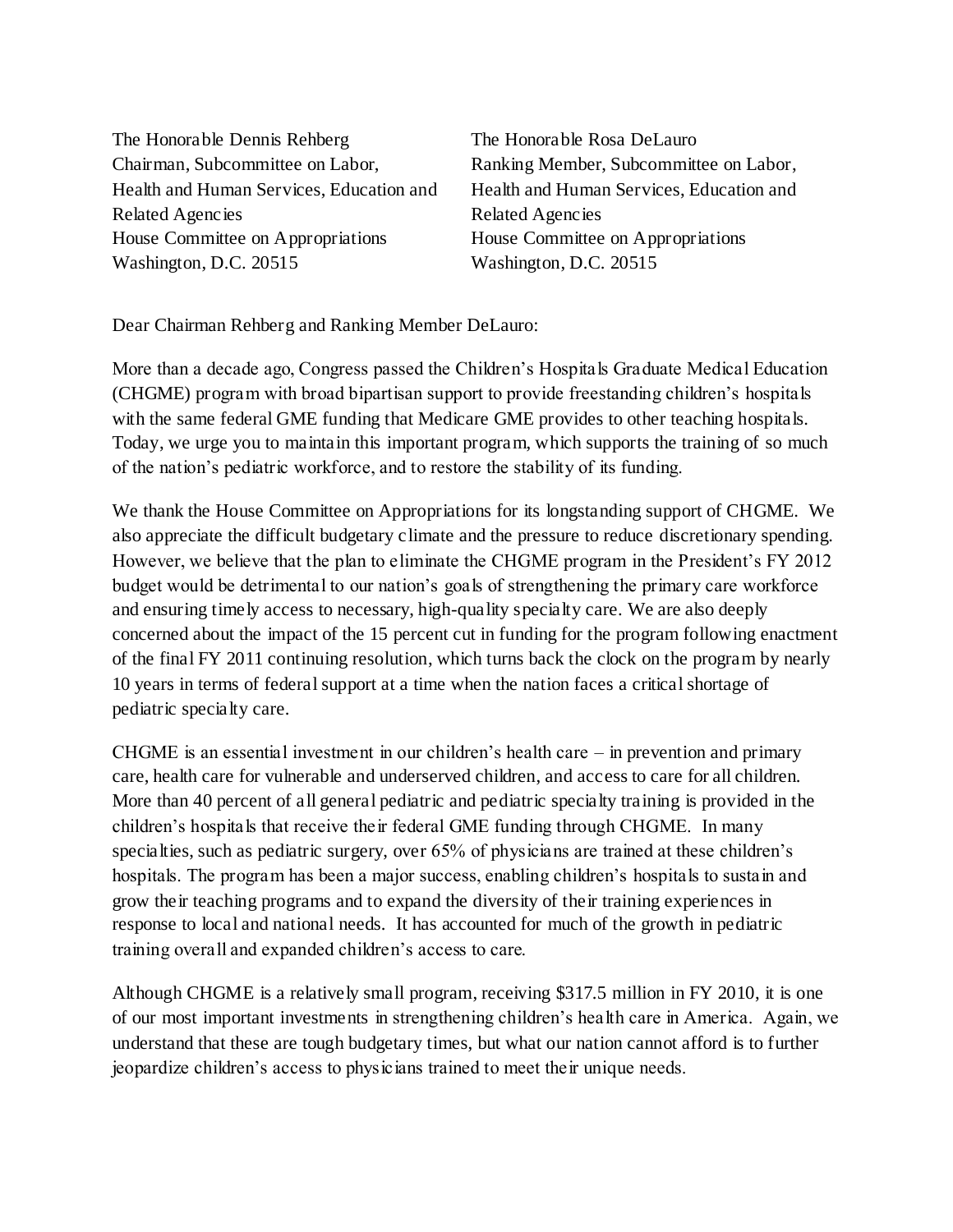We respectfully request that the Committee continue its history of bipartisan support for the Children's Hospitals Graduate Medical Education program and include stable funding in the FY 2012 appropriations bills for this vital program.

Sincerely,

AANS/CNS Section on Pediatric Neurological Surgery Academic Pediatric Association Akron Children's Hospital Alameda-Contra Costa Medical Association All Children's Hospital American Academy of Otolaryngology—Head and Neck Surgery American Academy of Pediatric Dentistry American Society of Pediatric Hematology/Oncology (ASPHO) American Academy of Pediatrics American Academy of Pediatrics- New Jersey Chapter American Association of Neurological Surgeons American Board of Pediatrics American College of Rheumatology American Pediatric Society American Pediatric Surgical Association American Society of Pediatric Nephrology American Society of Pediatric Neurosurgeons American Thoracic Society Arkansas Children's Hospital Ascension Health Association of American Medical Colleges Association of Medical School Pediatric Department Chairs Beaumont Children's Hospital Birmingham Business Alliance Blank Children's Hospital Blythedale Children's Hospital Business Council of Alabama California Children's Hospital Association Catholic Health Association Children's Cause for Cancer Advocacy Children's Hospital Los Angeles Children's Specialty Care Coalition Children's Defense Fund Children's Health Care of Atlanta Children's Hospital & Medical Center, Omaha, Nebraska Children's Hospital & Research Center Oakland Children's Hospital Association of Texas Children's Hospital Boston Children's Hospital Central California Children's Hospital Colorado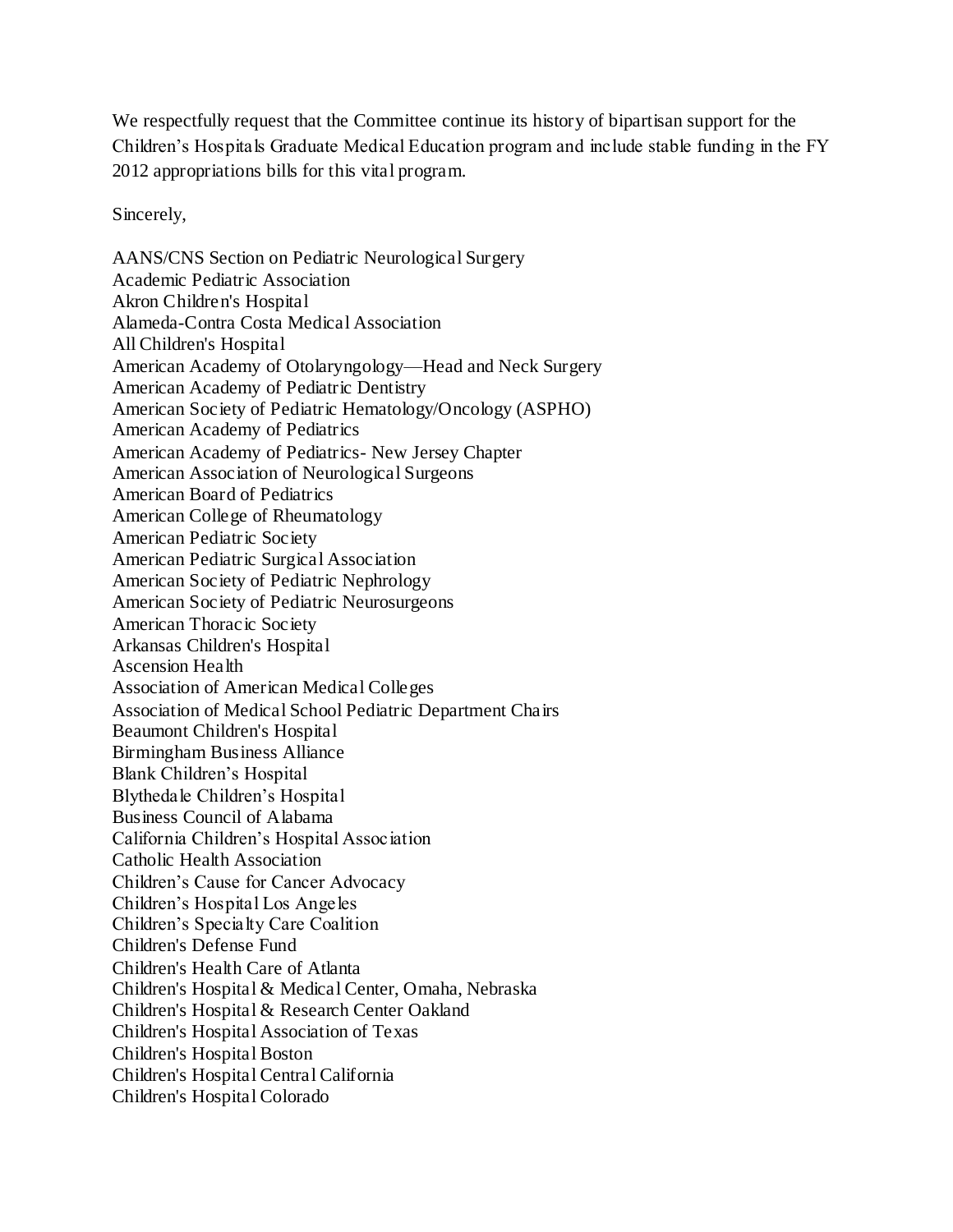Children's Hospital Los Angeles Children's Hospital of Alabama Children's Hospital of Michigan Children's Hospital of Pittsburgh of UPMC Children's Hospital of Richmond Children's Hospital of the King's Daughters Children's Hospital of Wisconsin Children's Hospital, New Orleans, LA Children's Hospitals and Clinics of Minnesota Children's Medical Center of Dallas Children's Memorial Hospital, Chicago, Illinois Children's Mercy Hospitals and Clinics Children's National Medical Center Children's Specialized Hospital, Mountainside, NJ Cincinnati Children's Hospital Medical Center College of Medicine, University of Nebraska Medical Center Conference of Boston Teaching Hospitals Congress of Neurological Surgeons Connecticut Children's Medical Center Cook Children's Hospital Creighton University School of Medicine Cystic Fibrosis Foundation Dallas Citizens Council Dallas Regional Chamber (DRC) Dallas-Fort Worth Hospital Council Dell Children's Medical Center of Central Texas, a Member of the Seton Healthcare Family Driscoll Children's Health Plan East Tennessee Children's Hospital Eastern Virginia Medical School Department of Pediatrics Family Voices Federation of Pediatric Organizations Florida Association of Children's Hospitals Georgia Hospital Association Gillette Children's Specialty Healthcare Greater New York Hospital Association (GNYHA) Healthcare Association of New York State HealthTeacher, Inc. Healthy Mothers, Healthy Babies Coalition of Georgia Intermountain Healthcare Salt Lake City, Utah Kapi'olani Medical Center for Women & Children Kennedy Krieger Institute Kosair Children's Hospital LaRabida Children's Hospital Le Bonheur Children's Hospital Lucile Packard Children's Hospital at Stanford Lupus Research Institute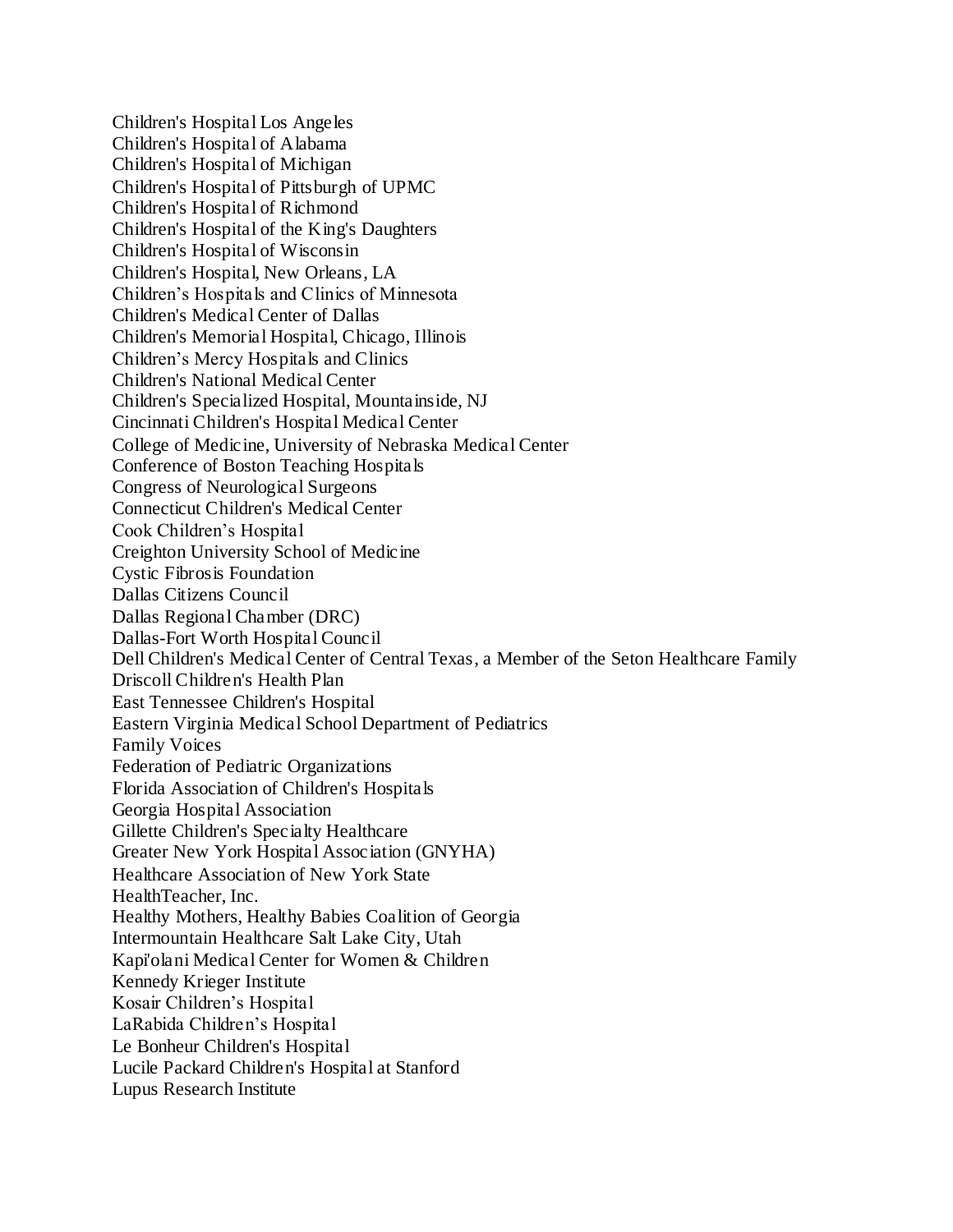March of Dimes Foundation Mary Bridge Children's Hospital Medical University of South Carolina Children's Hospital Methodist Healthcare Ministries Metro Minnesota Council on Graduate Medical Education Metropolitan Chicago Healthcare Council Miami Children's Hospital Miller Children's Hospital Long Beach Minnesota Hospital Association Missouri Hospital Association Missouri Chapter, American Academy of Pediatrics National Alliance to Advance Adolescent Health National Association of Public Hospitals and Health Systems Nationwide Children's Hospital Nationwide Children's Hospital Sports Medicine Fellowship Program **Nemours** Nemours' Children's Hospital Nemours' Alfred I. duPont Hospital for Children New England Alliance for Children's Health New Jersey Hospital Association New Jersey State Chamber of Commerce Niswonger Children's Hospital Mountain States Health Alliance Johnson City, Tennessee Ohio Chapter, American Academy of Pediatrics Oregon Health and Science University Phoenix Children's Hospital Pediatrix Medical Group Prevent Child Abuse Utah Ogden, Utah Primary Children's Medical Center Salt Lake City, Utah Rady Children's Hospital San Diego Regions Hospital Seattle Children's Hospital Silicon Valley Leadership Group Society for Pediatric Research St. Christopher's Hospital for Children St. Joseph's Children's Hospital of Tampa St. Jude's Children's Hospital St. Louis Children's Hospital St. Vincent's HealthCare Teaching Hospitals of Texas Texas Breastfeeding Coalition Texas Children's Hospital Texas Medical Association Texas Pediatric Society Texas State Employees Union/CWA Local 6186 The American Board of Pediatrics The Children's Hospital at OU Medical Center